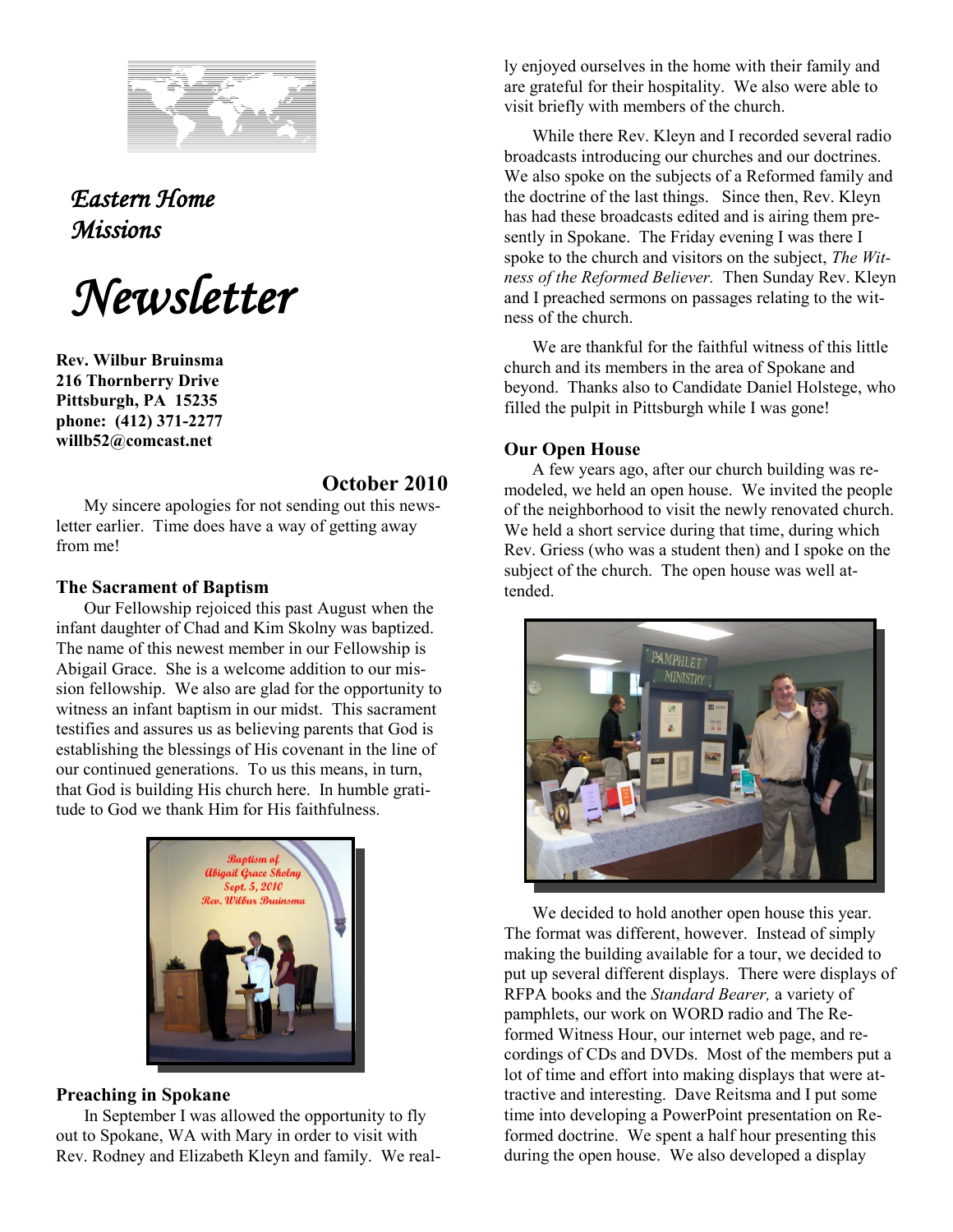highlighting the Reformed view of the five points of Calvinism and the covenant.

Even though a lot of hard work went into preparing for this day, we knew this did not necessarily mean there would be visitors. I counted six visitors during the three hours we held the open house. That means, of course, there were not hordes of people crowding around the displays grabbing everything they could lay hands on. Ah, if that could only happen one time—just *one* time! But we know from experience that that does not happen. In fact, that six people showed up is probably, for the most part, the norm.

In terms of numbers, we might say this day was a failure. But out of the six that attended, one man has been in church a number of times. Two others, who were elderly women, talked about attending our Saturday morning classes. They are too old for evening Bible studies in their own church (a Reformed Presbyterian church) and have expressed a genuine interest in attending our class. We will see what comes of these contacts. But if this is all we achieved by means of an open house, then it was worth the effort!

## **Reformation Day Lecture**

We are planning our  $13<sup>th</sup>$  annual Reformation Day lecture for October 29. I will be speaking on the subject, *Martin Luther: Captive to the Word*. Certainly, this is not a unique title or subject, but we are hoping it will attract as much interest as our John Calvin lecture did last year.

We have decided to continue pursuing subjects that highlight the lives of Reformers. This is what caught the attention of so many last year. They wanted to learn who John Calvin was. Now, we are hoping the same interest will be shown as to who Martin Luther was. As usual, we have advertised quite heavily on WORD radio and sent out mailers and flyers. We also made signs that are now posted along busy routes, in the hope that drivers will see them. You will hear in the next newsletter the results.

### **Volunteers Repair Retaining Wall**

Our church building sits on a hill. It is about 20 or 25 steps above the level of the sidewalk and the street. Along the sidewalk there were three rows of block supporting the weight of the hill. These blocks have been leaning since before we moved into the church. A few of them had even fallen from their courses. It was not a pretty sight!



In the last week of September, Mr. Dave Kregel organized a volunteer work crew that skillfully finished the work they began a year ago on the driveway of the house next door to the church. The young men who helped are: Steve Huizinga, Derek Kuiper, Andy Bylsma, and Brent Kregel. In two day's time these men constructed a beautiful retaining wall in front of the church. We are grateful to them and to those who supported them financially. When witnessing volunteer labor of this sort, the saints in the Fellowship continue to grow in their love and appreciation for our denomination! Thanks to all of you!



#### **Visitors**

I have mentioned, in past newsletters, the names of four individuals that I referred to as visitors. The Fellowship does not view them in this way anymore. All four of them have been with us for over a year now. They attend church as well as the Saturday morning doctrines class. They are involved in the functions of the Fellowship. Although their names may not be on the list of those members of the mission who partake of the Lord's Supper, nevertheless by this point we consider them members of the Fellowship. All of them have expressed a desire to be a part of our mission group.

When I speak of visitors, therefore, I am not referring to them, but to those people who have visited us more than just a time or two. I made mention of a middle-aged man who has come to church several times